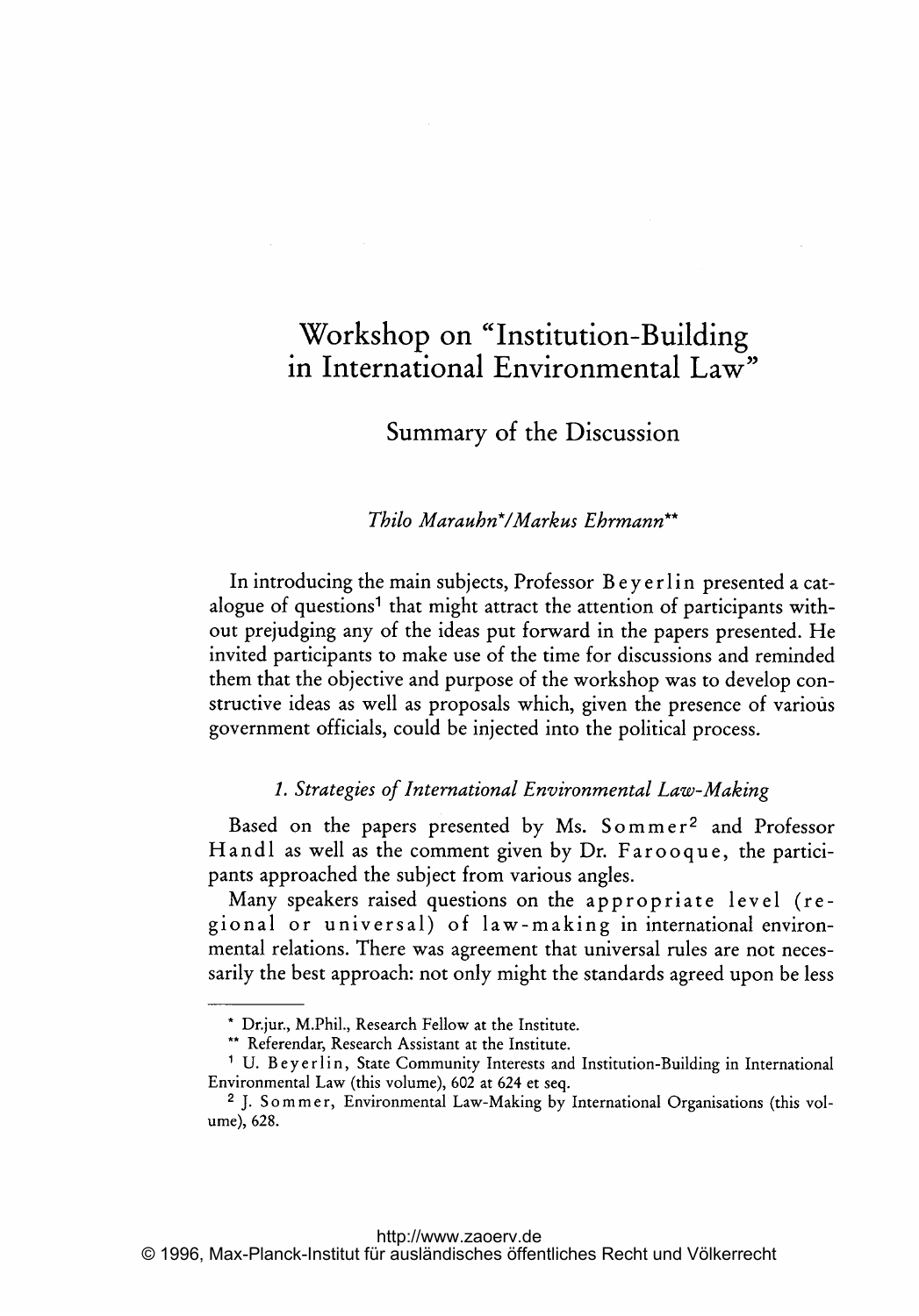stringent (the lowest common denominator) than those that could be achieved at <sup>a</sup> regional level but universal agreements might also fail to take into account regional or local particularities. Recent developments in the Pacific region were given as examples for attempts at successful regional regulation, in particular the activities of the South Pacific Regional Environment Progamme (SPREP) which became an independent and autonomous regional organisation in 1991. Reference was also made to the Geneva Convention on Long-Range Transboundary Air Pollution. In response to the question why <sup>a</sup> convention as successful as the latter was not transferred to the universal level, a discussant pointed to political resentments vis-à-vis European-type solutions. While most participants agreed that global problems necessitated global agreement, some speakers argued that seeking universal membership might be an impediment to the effective fight against global warming, since <sup>a</sup> limited number of states could prevent further progress. These speakers suggested that in <sup>a</sup> case of pressing problems the majority of states should proceed without obstructing states.

Closely related to the appropriate level of law-making was the issue of the subjects of law-making, in particular the participation of actors in the negotiation of instruments. The question was raised whether negotiations should involve as many states as possible or whether there should be <sup>a</sup> delegation of negotiating powers. Also, <sup>a</sup> distinction was made between delegation stricto sensu and situations where states "involuntarily" delegate powers. Such latter situations could be the acceptance of <sup>a</sup> package deal or the concept of "environmental stewardship" with only <sup>a</sup> limited number of states reaching agreement on behalf of the international community. A more difficult case coming close to coercion would be the subjugation of smaller states under the prerogatives of more powerful ones. The experience of negotiating the UN Framework Convention on Climate Change showed, it was argued, that - as a matter of fact - only a small number of states were in a position to actually exercise bargaining power while weaker states, though formally equal, did not play <sup>a</sup> part in deciding the critical issues. Nevertheless, as several speakers pointed out, negotiations could be left with <sup>a</sup> limited number of states if participation in the negotiations was based on the principle of representation. The negotiating of the Chemical Weapons Convention within the framework of the Conference on Disarmament was given as an example.

Moving beyond negotiations some participants more generally addressed the issue of treaty amendment by majority voting and the effect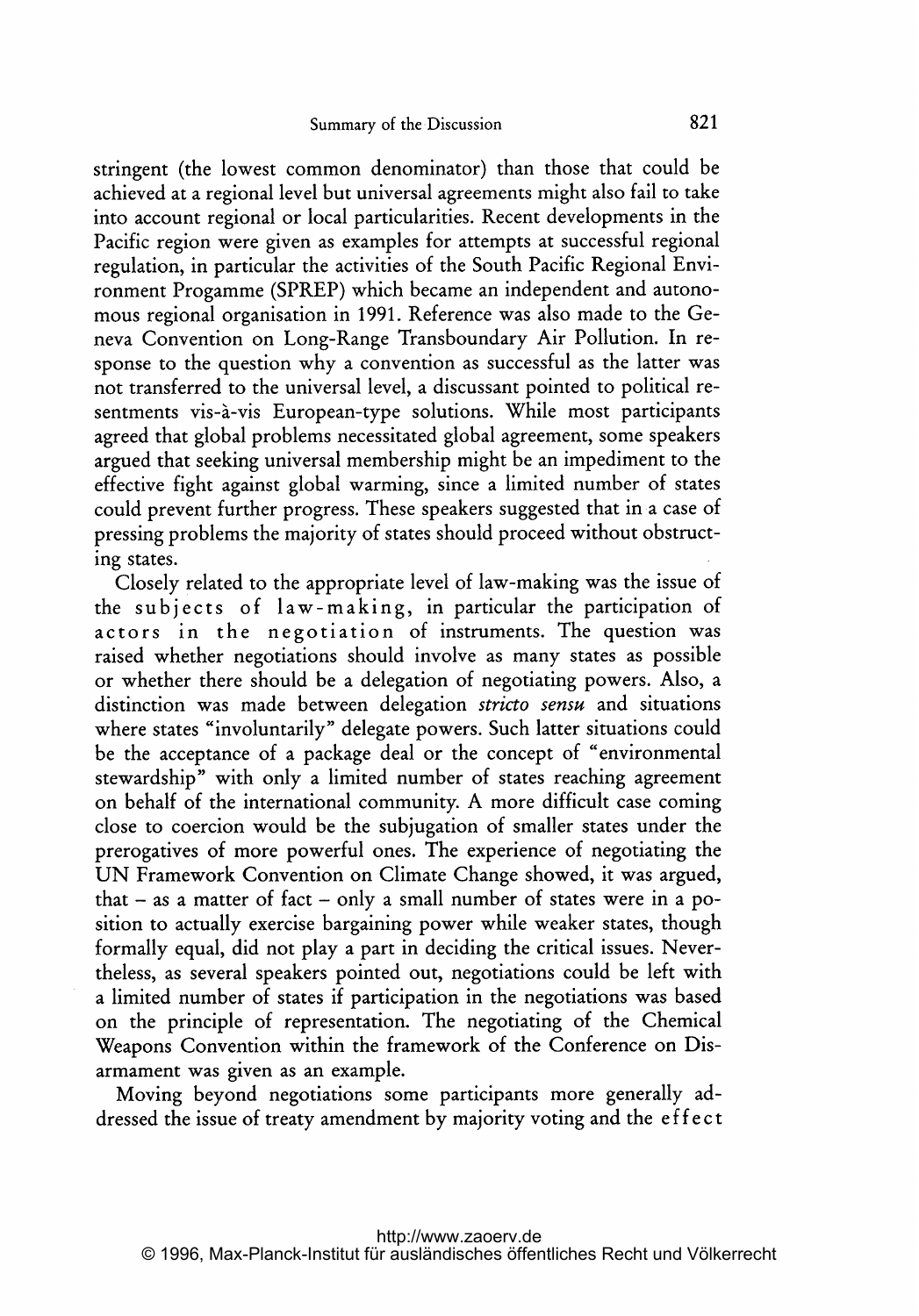of treaty rules on non-parties. While Article <sup>34</sup> of the Vienna Convention on the Law of Treaties remained the starting point, some speakers referred to Article 2, paragraph 9, of the Montreal Protocol providing for the possibility to adopt adjustments of Annexes to the Protocol by <sup>a</sup> simplified decision-making procedure, whereby decisions binding on all parties may, as <sup>a</sup> last resort, be taken by majority vote. One discussant also pointed to Article 33 of the 1995 Agreement for the Implementation of the Provisions of the UN Convention of the Law of the Sea, Relating to the Conservation and Management of Straddling Fish Stocks and Highly Migratory Fish Stocks, <sup>a</sup> provision obliging states parties to "take measures ... to deter ... activities ... of non-parties which undermine the effective implementation of this Agreement". There was no agreement on whether or not the establishment of objective territorial regimes should also be considered as indirect (retrospective) delegation of powers in respect of third states. Reference was made to regions only accessible to <sup>a</sup> limited number of states. Agreements relating to such regions could nevertheless have an impact upon states outside the relevant geographical area. The 1994 Bering Sea Agreement was mentioned as an example.

Some participants underlined the fact that states were not generally prepared to delegate far-reaching rule-making powers to treaty organs. It was pointed out that the 1994 decision of the Conference of the Parties to the Basel Convention to prohibit the export of hazardous wastes from OECD countries to non-OECD states, although adopted by consensus, did not constitute <sup>a</sup> legally binding prohibition. Hence, the Conference of the Parties adopted <sup>a</sup> formal amendment in 1995 which will become binding only upon ratification according to Article 17, paragraph 5, of the Convention. Other participants argued that the 1994 decision could be interpreted as <sup>a</sup> delegation of powers to the Conference of the Parties, while the 1995 decision implied taking back this delegation.

In view of the various levels, organs, and institutions involved in international environmental law-making, <sup>a</sup> situation described by one discussant as "chaos", the question was raised whether to establish an overall international institution with centralized rule-making powers. This matter was controversely discussed among the participants. The centralization of law-making powers, it was argued, could contribute to <sup>a</sup> more coherent way of addressing environmental problems, *inter alia*, by substituting an integrated cross-media approach for the piecemeal approach. Also, <sup>a</sup> "reinventing of the wheel" and the overlapping of different regimes could be minimised if not avoided. However, the majority of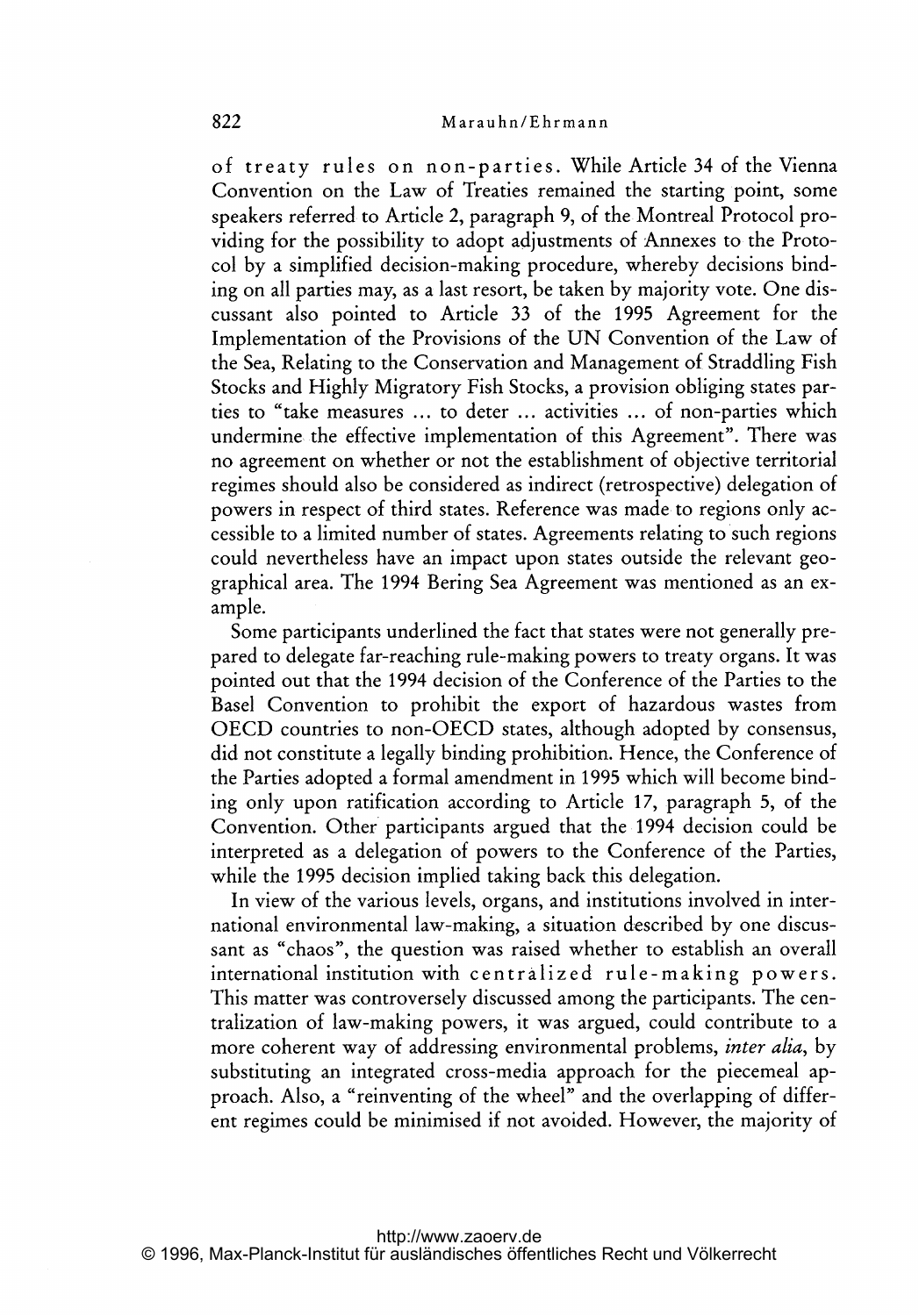participants remained sceptical vis-à-vis a "General Agreement on the Environment" comparable to the GATT/WTO. In taking up the suggested parallel to international economic law, <sup>a</sup> discussant pointed out that the GATT/WTO was <sup>a</sup> highly integrated field of international law while international environmental law was rather fragmented. This fragmentation should not necessarily be considered as negative. It was argued that ad hoc law-making avoided overloading negotiations with too many issues. A piecemeal approach could facilitate agreement among states by way of decoupling <sup>a</sup> particular issue from other matters and from general political considerations. Also, this approach would leave room to develop some agreements further and quicker than others. The general scepticism of most discussants towards centralized rule-making did not prevent agreement among participants to have treaties inter-related and to some extent also interlocked.

In this context the role and functions of UNEP and the CSD became <sup>a</sup> major issue of the debate. While some speakers argued that there was no competition between the two in the law-making context, others noticed a strong institutional competitiveness. Several participants described UNEP as <sup>a</sup> forum, providing <sup>a</sup> catalyst function and serving as <sup>a</sup> "generating institution" in international environmental law-making. In view of UNEP's broad mandate disagreement arose as to whether UNEP was successful in its role as <sup>a</sup> law-making machinery within the UN system. While some participants argued that UNEP was badly organized and did not deserve much further support, others called for reforming and strengthening UNER One speaker suggested that if UNEP were abolished it would have to be reinvented again. While UNEP was seen as <sup>a</sup> law-making institution, the CSD was considered as <sup>a</sup> review body with coordinating functions. Its role in international environmental law-making was perceived as being limited to the uncovering of deficiencies and to the encouraging of other international bodies to initiate relevant law-making processes. The limited staff of the CSD, it was argued, would anyhow not be in <sup>a</sup> position to provide secretariat functions for law-making. In the end, participants agreed that the success of both, UNEP and the CSD, was dependent on the political will of participating states. Duplication of work and overlapping functions could not be attributed to these institutions but could be traced back to competition between various government departments (trade and economic relations, development, environment, etc.) representing their states in these institutions. Whether or not states agreed to negotiate within the UNEP framework was not always transparent. A speaker pointed to the fact that UNEP was chosen as <sup>a</sup>

53 Za6RV 56/3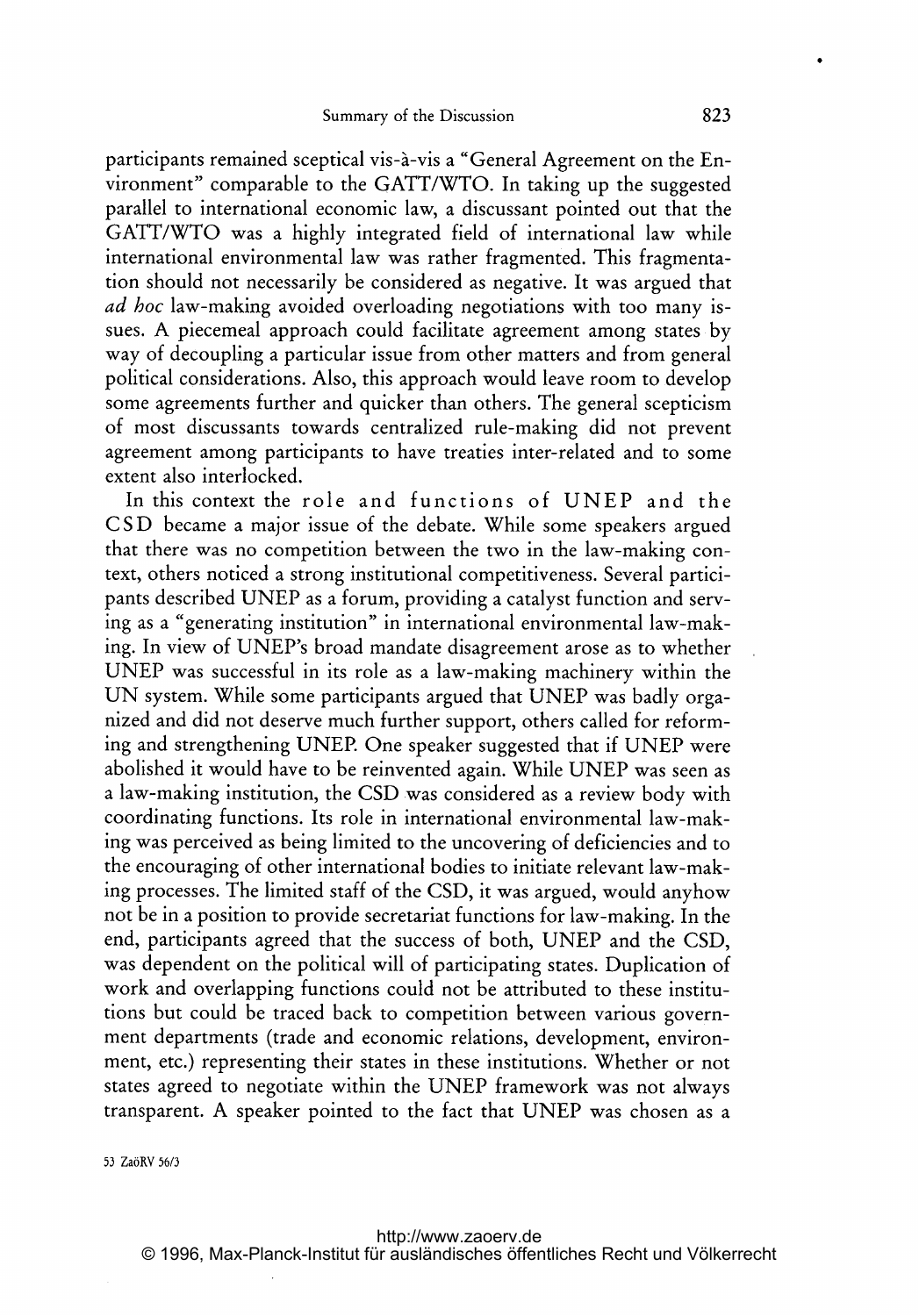forum for the negotiations for the UN Convention on Biodiversity while it was not chosen as <sup>a</sup> forum for the climate change negotiations.

#### 2. Compliance Control and Compliance Assistance

Based on the papers presented by Ambassador Lang<sup>3</sup> and Dr. Marauhn<sup>4</sup>, participants spent some time discussing the scope of compliance control. This being a relatively new concept designed to address enforcement problems, the discussants agreed that compliance control included both, a routine and an *ad hoc* or challenge procedure. The increasing use of routine procedures, according to several discussants, would contribute to a growing "compliance culture", eventually improving the implementation and the effectiveness of international environmental agreements through confidence-building. There was agreement, however, that this required the further development of the concept of compliance control. One of the issues addressed was the definition of "non-compliance". While participants found it impossible to draw a clear line between "non-compliance" and "breach of treaty", they, nevertheless, agreed upon some distinctions between the two notions. Thus, it was argued that there existed different tolerable levels of compliance while the question whether there is <sup>a</sup> "breach of treaty" was <sup>a</sup> matter of "yes" or "no". Some participants saw the issue to be further complicated by the introduction of such concepts as the principle of "common but differentiated responsibilities", leaving room for much ambiguity as to the primary obligations assumed under an environmental agreement. In view of these difficulties it was argued by several speakers that compliance control systems could not be transferred from one convention to another since the obligations to be controlled differed in numerous respects. Several participants therefore favoured the adoption of tailor-made compliance control regimes.

The speakers agreed that data reporting was at the core of compliance control. It was considered to be the basis of routine as well as ad hoc procedures. The question was raised why the experience with self-reporting of states was not as good as it could be. Reasons considered were diverse, ranging from <sup>a</sup> lack of capacities to <sup>a</sup> lack of political will to co-op-

<sup>&</sup>lt;sup>3</sup> W. Lang, Compliance Control in International Environmental Law: Institutional Necessities (this volume), 685.

<sup>4</sup> T. Marauhn, Towards <sup>a</sup> Procedural Law of Compliance Control in International Environmental Relations (this volume), 696.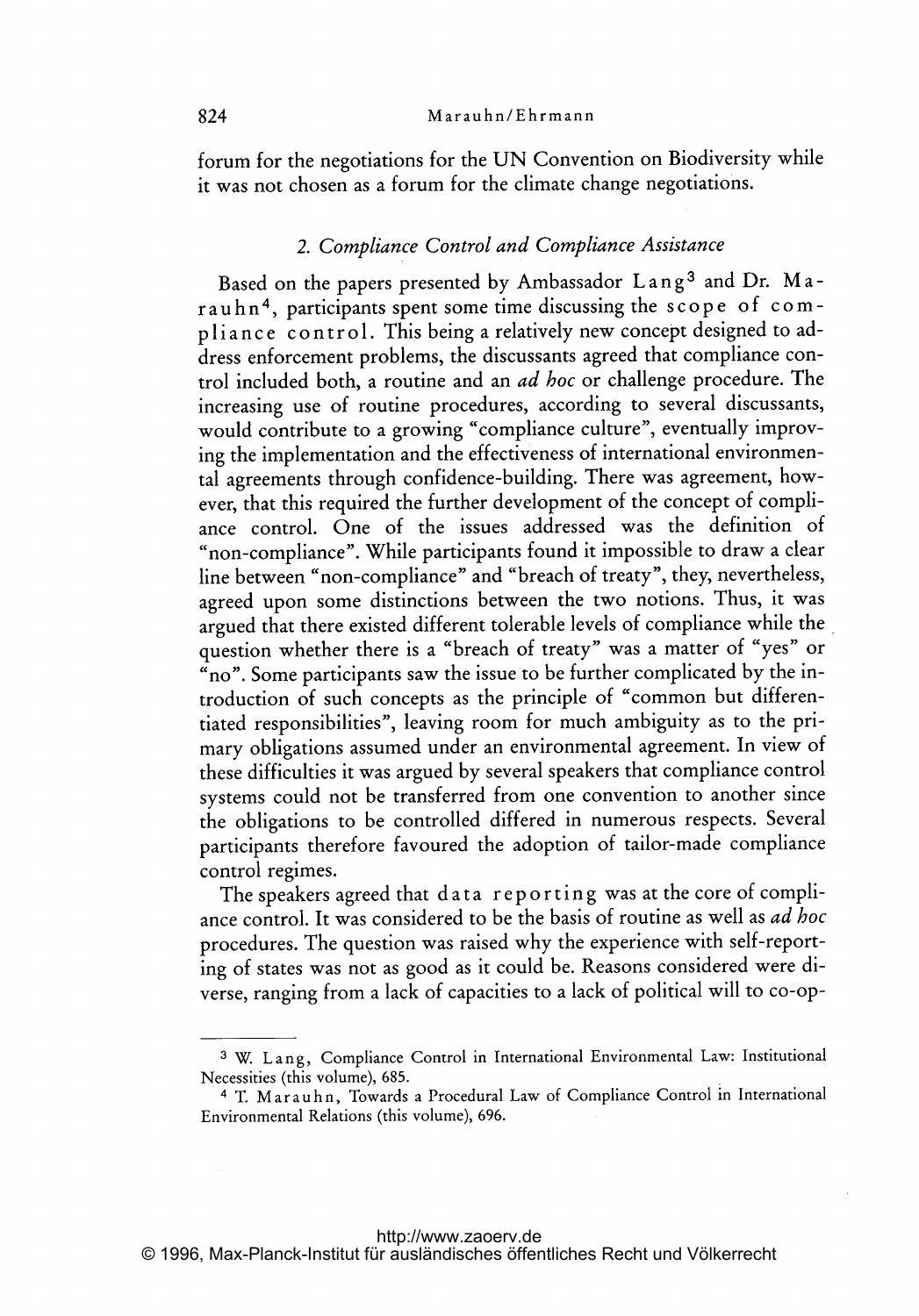erate. It was also argued by some participants that there were too many reporting obligations with too many different formats. Some assistance could be provided here by the secretariats established under various international environmental agreements. Other discussants argued that the experience was not as bad as it seemed. They also pointed to the fact that national self-reporting could have <sup>a</sup> positive effect on domestic environmental law. Compliance with reporting obligations, it was noted, required national data collection which in turn could also help to enforce environmental law domestically. Information obtained through that process could be used by NGOs for litigation in national courts.

The contribution of  $NGOs$  to compliance control was also debated in general. One of the discussants illustrated the role of NGOs as drawing the attention of governments to environmental problems, making public the behaviour of governments and assessing the performance of governments. Thus, NGOs assumed an important "watchdog"-function. Specifically, in regard to the reporting systems, NGOs, it was argued, could play an important role in the efforts to improve the present situation. Information made public by NGOs could supplement insufficient or even substitute false (or rather euphemistic) reporting of states, thus inducing them to improve compliance with their reporting obligations. Numerous speakers noted with regret that the formal position of NGOs in treaty organs was still fairly limited. On the other hand, it was suggested that there were good reasons not to admit NGOs to bodies like the Montreal Protocol Implementation Committee since states were rather prepared to really co-operate if the confidentiality of the information presented was guaranteed.

Two further important issues taken up by various participants were the evaluation of information on compliance and reactions to non-compliance. First, the contribution of secretariats in receiving and processing information was stressed. The processing of such information, it was pointed out, often served as <sup>a</sup> kind of filter before forwarding information to the Conference of the Parties. Several participants pointed to the important role of expert committees in routine as well as in non-compliance procedures. One discussant illustrated this aspect by critically reviewing the temporary existence (1984 -1989) of the "Technical Expert Committee" (later renamed "Technical Committee") under CITES. While this Committee helped to address numerous implementation problems, its dissolution and replacement by the Management Committee in 1989 might have been due to the fear of governments to be exposed to too much scrutiny. As several speakers pointed out, the role of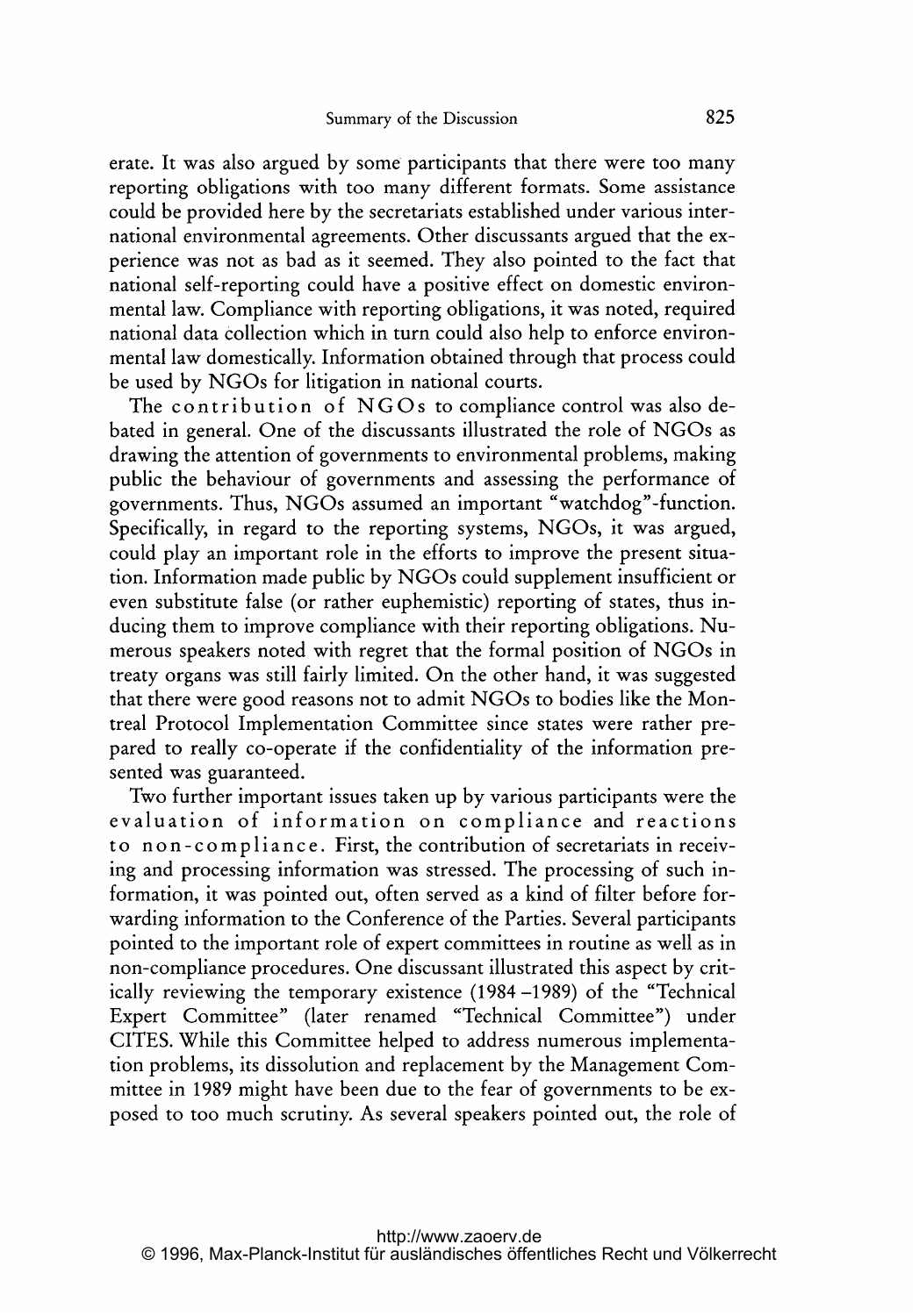expert bodies should, nevertheless, be limited. There was agreement that only <sup>a</sup> political body such as the Conference of the Parties should be empowered to decide upon reactions to non-compliance. Full membership and governmental representation within such <sup>a</sup> treaty organ would ensure participation of <sup>a</sup> state party under scrutiny in the consideration of the case and would also guarantee the "peer review" of one state by another one. Also, only <sup>a</sup> political body would be in <sup>a</sup> position to flexibly respond to alleged cases of non-compliance, including not only sticks and carrots, but also the authentic interpretation of the relevant agreement.

Compliance assistance was considered as one of the possible reactions to non-compliance. The papers presented by Dr. Gündling<sup>5</sup> and Mr. S and <sup>6</sup> as well as the comment presented by Mr. Navid<sup>7</sup> stimulated <sup>a</sup> vivid debate on various aspects of compliance assistance. As to the substance of compliance assistance the terms "additionality" and "incremental costs" were discussed. It was argued that these terms did not solve the question of the adequacy of funding. A discussant suggested that general funding rules might be helpful in this context. Adequacy, as was illustrated by one participant, was not purely <sup>a</sup> matter of figures but also of substance. Assistance needed optimization which included that financial support would really be used in the developing countries. Instead, it was shown, financial assistance would often be used to pay experts coming from donor states thus eventually returning support to developed countries instead of remaining with the developing ones. A controversial issue was whether or not recent international environmental agreements would not only oblige the developed countries to provide funds but also make the obligations imposed upon developing countries dependent on the provision of these funds, i.e. whether some of these agreements introduced an element of conditionality or the *do ut des* principle into the body of multilateral international environmental law. No agreement could be reached on the interpretation of such norms as Article 20, paragraph 4, of the UN Convention on Biodiversity. While some discussants argued that developing countries were only obliged to comply with environmental norms if funds were provided by the industrialised countries, others

<sup>&</sup>lt;sup>5</sup> L. Gündling, Compliance-Assistance in International Environmental Law: Capacity-Building Through Financial and Technology Transfer (this volume), 796.

<sup>6</sup> P. Sand, Institution-Building to Assist Compliance with International Environmental Law: Perspectives (this volume), 774.

<sup>7</sup> D. Navid, Compliance Assistance in International Environmental Law: Capacity-Building, Transfer of Finance and Technology (this volume), 810.